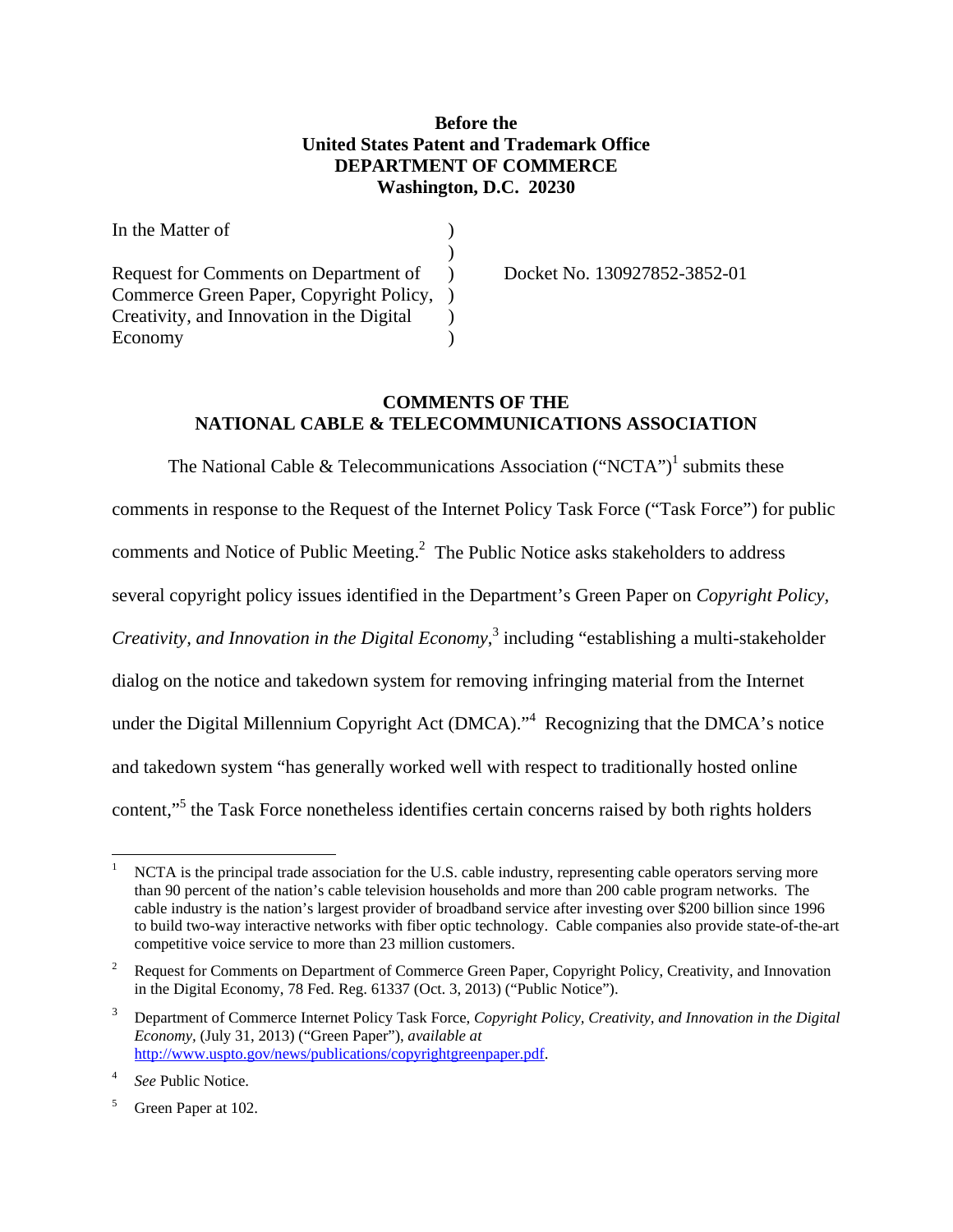and ISPs regarding ways in which its operation "can be unwieldy or burdensome."<sup>6</sup> The Task Force proposes to address these concerns by "conven[ing] a multi-stakeholder dialog involving rights holders (both large and small), ISPs, consumer representatives and companies in the business of identifying infringing content, on how to improve the operation of the notice and takedown system."<sup>7</sup>

 NCTA's members share the goal of detecting and deterring online piracy. The illegal distribution of copyrighted works online impedes the smooth functioning of the entire ecosystem, harming ISPs, copyright holders and customers alike. It can impose real burdens and costs on ISPs and copyright owners, and can contribute to network congestion and adversely impact users' experiences online.

In 2011, in an effort to stem growing concerns with pirated content on the Internet, several leading ISPs and representatives of content owners entered into a Memorandum of Understanding that established the Copyright Alert System ("CAS"), an entirely voluntary educational initiative for copyright holders to notify consumers when their Internet access accounts are alleged to have been used illegally to download and share copyrighted content. $8\text{ To}$ oversee the CAS, the participants established the Center for Copyright Information ("CCI").<sup>9</sup> CCI also assists customers in finding legal digital content online and educates them about the consequences of illegal P2P sharing. The participants have invested significant resources in ensuring a successful launch of CCI and the CAS.

 $\frac{1}{6}$ *Id.* at 56.

<sup>7</sup> *Id.* at 58.

<sup>8</sup> Memorandum of Understanding dated July 6, 2011.

<sup>9</sup> *See* Center for Copyright Information, *About CCI, at* http://www.copyrightinformation.org/ (last visited Nov. 11, 2013) (describing the Center for Copyright Information as "a collaboration between the content community and Internet Services Providers (ISPs) to educate consumers about the importance of copyright protection and help them find better ways to enjoy digital content.").